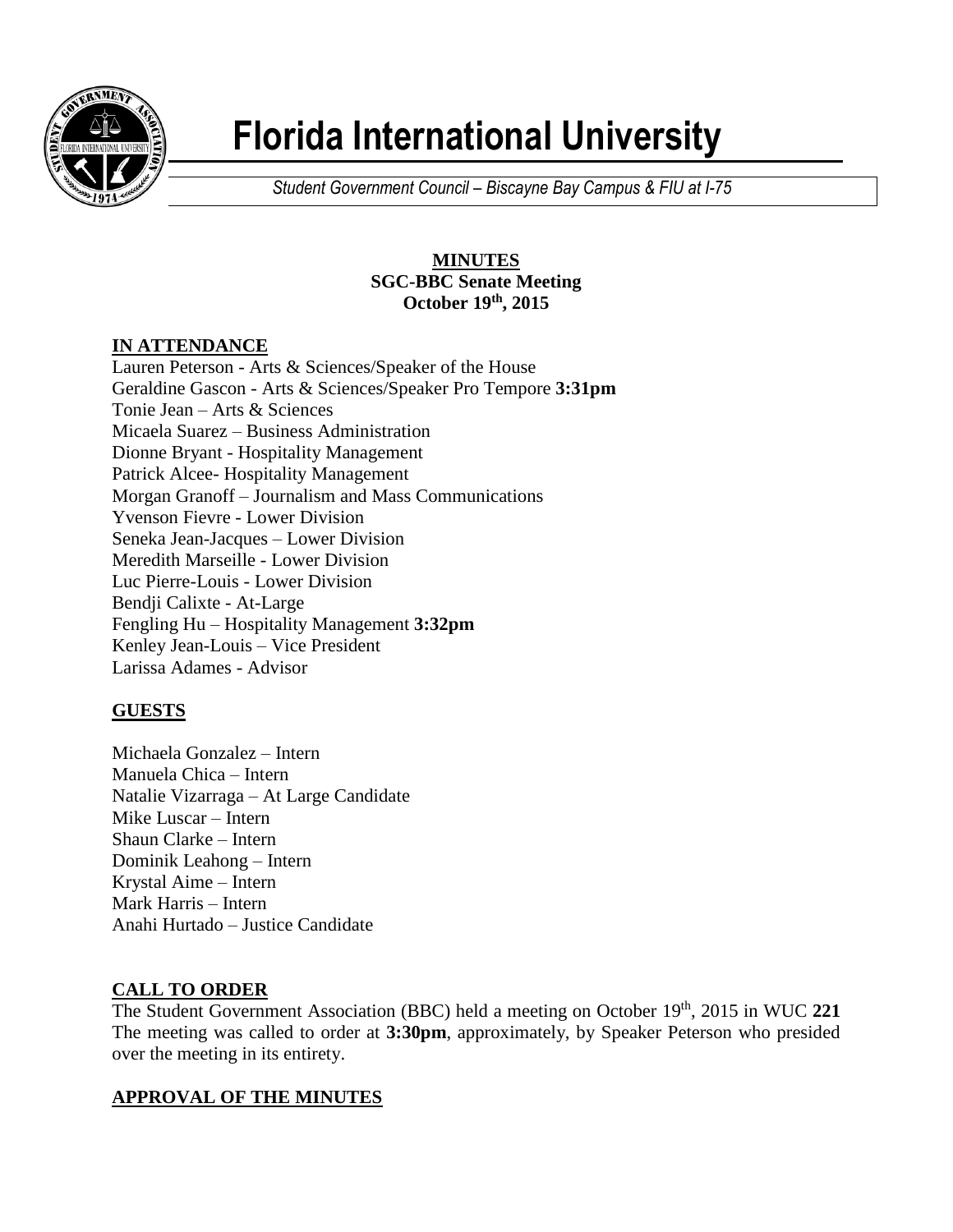Senator Marseille moved to table the approval of the Senate Meeting Minutes from October 5<sup>th</sup>, 2015.

Senator Bryant seconded the motion.

The motion was passed by a unanimous decision.

## **SENATE SPEAKER REPORT**

- Speaker Peterson thanked the council members for attending the Homecoming Concert on Sunday.
- Speaker Peterson asked the council to please turn in their time cards and to please contact Senator Jean to make sure everything is up to date. She added that time cards will affect stipends at the end of the semester.

## **SPEAKER PRO-TEMPORE Report**

 Speaker Pro Gascon asked the council to please take time cards seriously and to turn in their time cards with their names.

## **VICE PRESIDENT Report**

- Vice President Jean-Louis greeted the council and thanked those who attended the Homecoming Concert.
- Vice President Jean-Louis said he is still working with street team to bring exposure to SGA and help complete surveys.

#### ADVISOR REPORT

- Advisor Adames said Homecoming week is this week and thanked the council members for attending the homecoming concert.
- Advisor Adames informed the council of this week's Homecoming Schedule and asked the council to please attend.
- Advisor Adames said Mr. and Mrs. FIU is looking for participants for the pageant.
- Advisor Adames thanked everyone who attended the lecture on Monday.

## FINANCE CHAIR REPORT

• Senator Marseille updated the council on recent finance request, such as \$141 for the Homecoming Brigade.

#### RLJ CHAIR REPORT

 Senator Fievre said he is currently working on two bills. The first bill will require applicants to request 1 conference per finance form (instead of multiple requests in one form). The second is to correct the spelling of the word "Statutes" throughout the SGA Statutes.

#### OPERATIONAL REVIEW CHAIR REPORT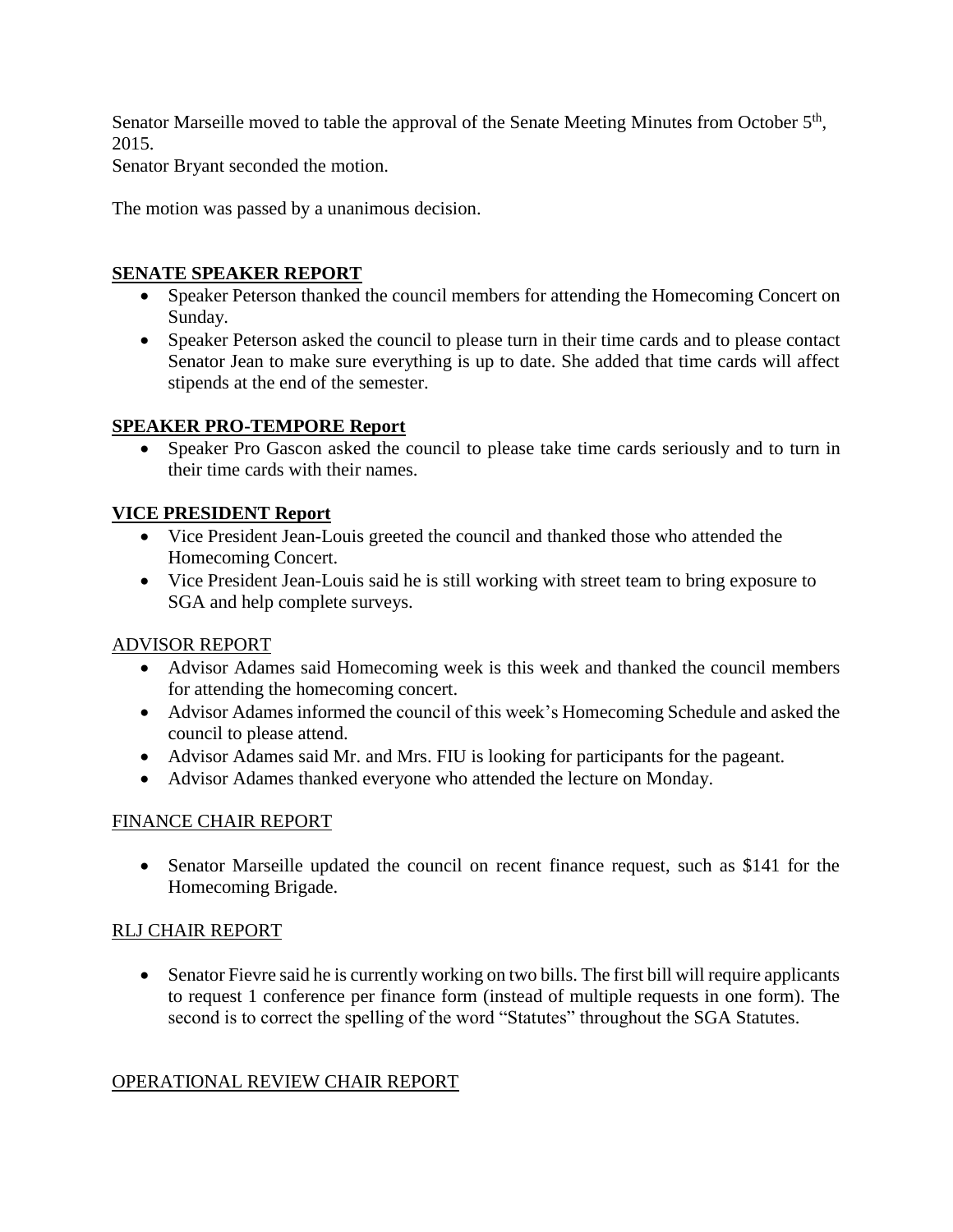Senator Calixte said he recently met with the Campus Life and SOC presidents. He showed them how to properly complete Event Audit Reports to prevent future mistakes.

# INTERNAL RELATIONS CHAIR REPORT

- Senator Jean reminded the council on the importance of time cards. She said that council members cannot clock out after 5pm unless President Mejia and/or President Jean-Louis are in the office as well.
- Senator Jean reminded the council to have Advisor Adames sign off on any hand written times on the timecards.

## STUDETNT ADVOCACY CHAIR REPORT

- Senator Pierre-Louis said that SGA has signed up to help and table on November  $18<sup>th</sup>$  at the Women's Center's event to prevent and bring awareness to violence against women.
- Senator Pierre-Louis said the It's On Us Committee is working on a "What does consent" mean to you" hashtag.
- Senator Pierre-Louis thanked the council members who helped table and survey during the Homecoming Kickoff.

## **NEW BUSINESS**

- **A.** Meet Your Dean Catering Estimate
	- Senator Fievre moved to allocate \$1405 for the Meet Your Dean catering estimate.

Senator Suarez seconded the motion.

Roll Call Vote:

Senator Marseille - Yay Senator Pierre- Louis - Yay Senator Jean - Yay Senator Calixte – Yay Senator Fiever – Yay Senator Jean-Jacques - Yay Senator Suarez - Yay Senator Alcee - Yay Senator Granoff - Yay Senator Hu - Yay Senator Gascon - Yay Senator Peterson – Yay

By a vote of 12/0/0, the catering estimate was approved.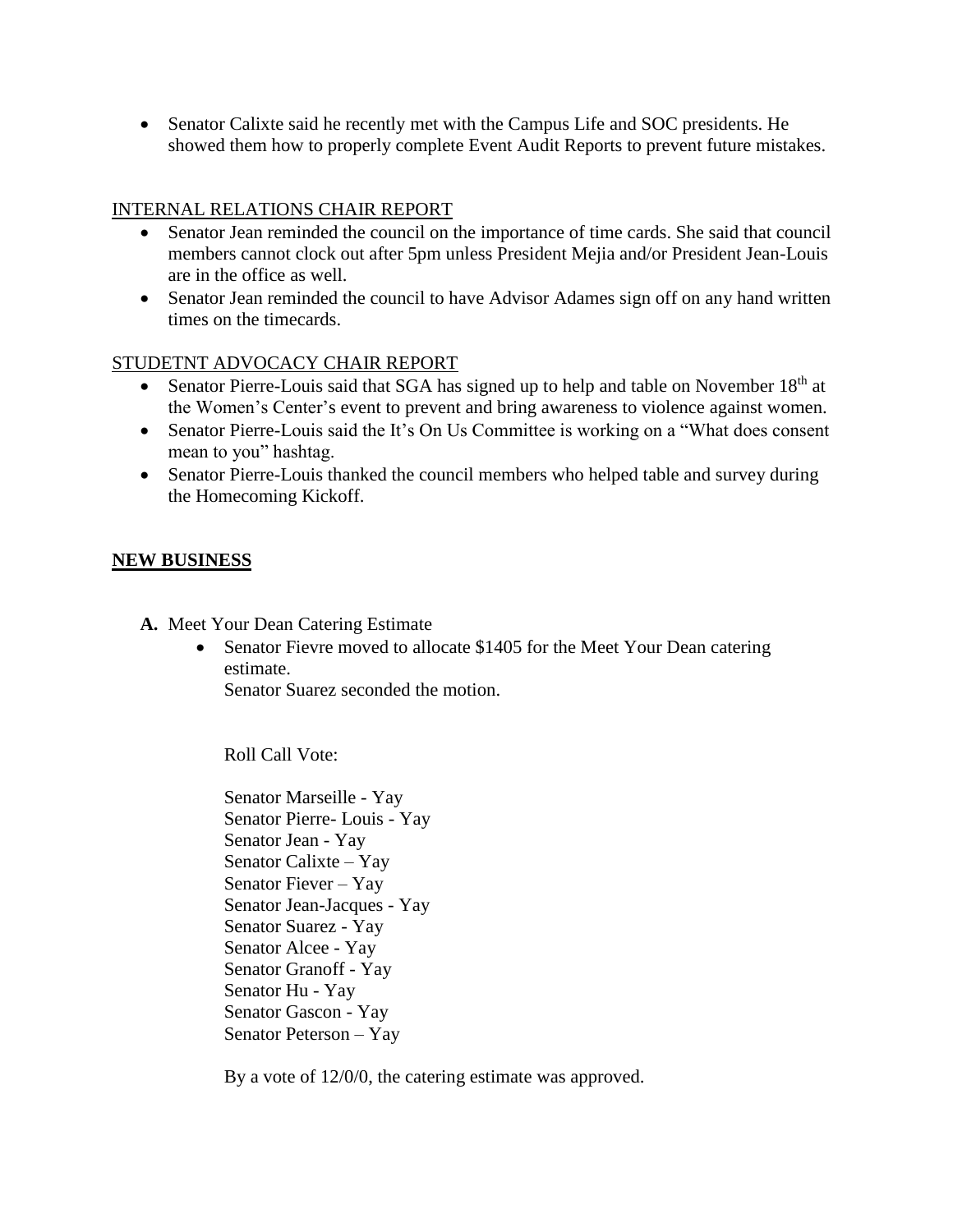**B.** Senator At Large Appointment – Natalie Vizarraga

Natalie Vizarraga is majoring in Hospitality Management and minoring is Psychology. She said she is most interested in hospitality sustainability and homelessness. Ms. Vizarraga said her experience as an Alternative Breaks cite leader has helped her gain confidence and training skills. She also understands the importance of teamwork and unity. Ms. Vizarraga said she is responsible, motivated, and friendly and will definitely bring these attributes to SGA. She understands her role if she were appointed as Senator At-Large and will plan her schedule to make commit her time to SGA.

Senator Bryant moved to appoint Natalie Vizarraga as Senator At-Large. Senator Pierre-Louis seconded the motion.

Roll Call Vote:

Senator Marseille - Yay Senator Pierre- Louis - Yay Senator Jean - Yay Senator Calixte – Yay Senator Fiever – Yay Senator Jean-Jacques - Yay Senator Suarez - Yay Senator Alcee - Yay Senator Granoff - Yay Senator Hu - Yay Senator Gascon - Nay Senator Peterson – Yay

By a vote of 11/1/0, Natalie Vizarraga was appointed as Senator At-Large.

Vice President Jean-Louis requested a point of personal privilege at 3:57pm.

**C.** Jusice Appointment - Anahi Hurtado

Anahi Hurtado said she is currently a freshman majoring in Journalism and would like to double major in Political Science. She was a member of SGA in high school and is currently a member of the Academy of Leaders. As a possible justice, Ms. Hurtado said she understand the need to be impartial and to not allow personal issues to interfere with her said position. She is also considering a career in law and enjoys learning about Supreme Court cases.

Senator Pierre-Louis moved to appoint Anahi Hurtado as Justice. Senator Suarez seconded the motion.